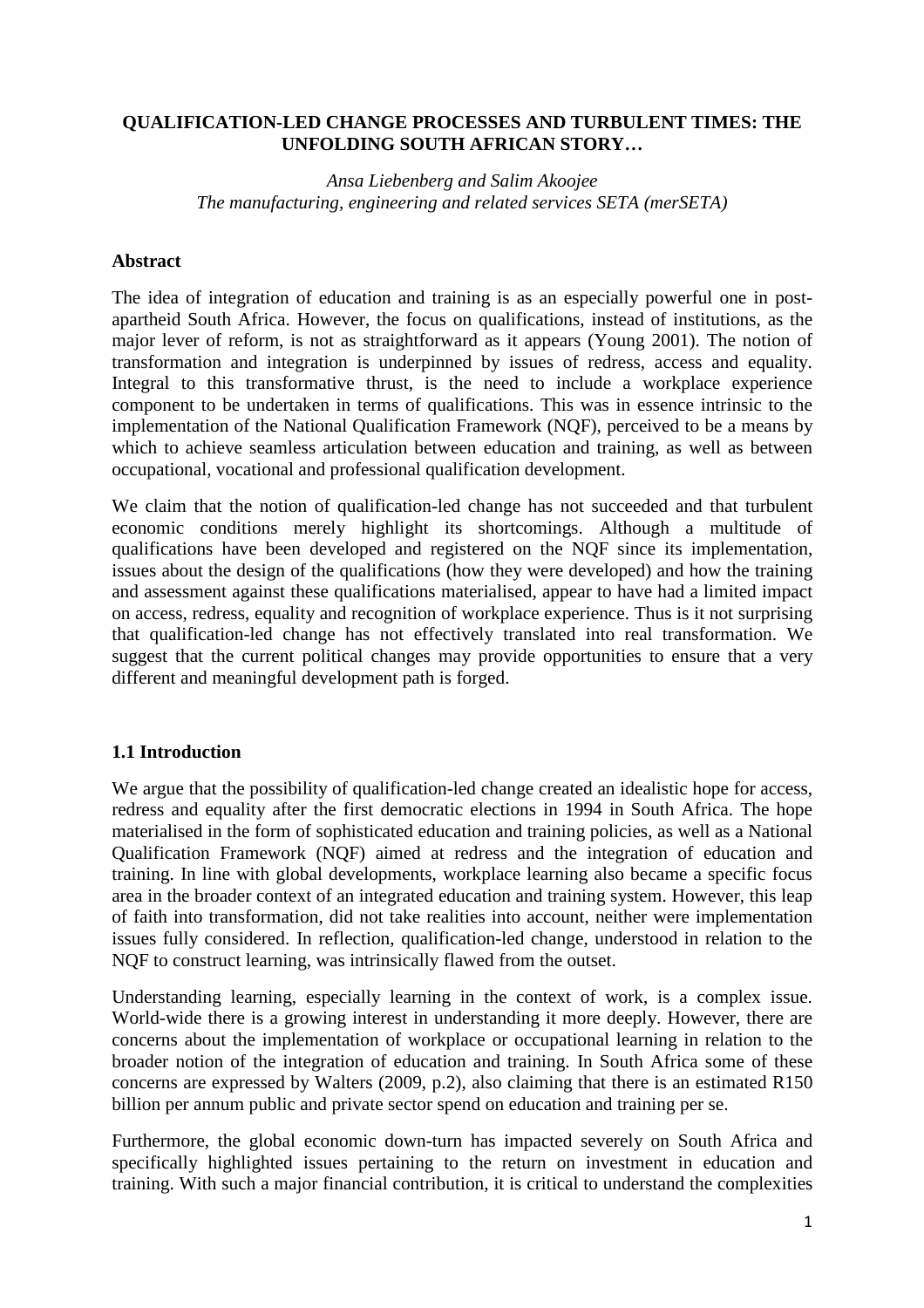of an integrated and seamless education and training system. The concept of such a system is nevertheless a highly contested one, where tension between and within education and training discourse communities continuously battle it out in power-knowledge struggles. In the process the transformative objectives, underpinning the National Qualifications Framework (NQF) in South Africa, are hampered. These objectives, outlined in the South African Qualifications Authority Act (SAQA Act) 58 of 1995, are:

- To create an integrated national framework for learning achievements;
- To give access to education and training, and to allow movement within and between qualifications and career paths;
- To improve the quality of education and training
- To help to redress past unfair discrimination in education, training and employment opportunities, and
- To contribute to the full personal development of each learner and the social and economic development of the nation at large.

Education and training initiatives drifted apart and the issue of access and the portability of credits, obtained through qualifications in the respective learning pathways, were generally not possible. The idea of qualification-led change became seriously disputed. By mid-2009, at the lowest curve of the turbulent economic downturn, the newly appointed Minister of Higher Education and Training therefore urged that an integrated education and training system should receive renewed attention. Minister Nzimande stated (2009, p.2) that the idea of an integrated approach to education and training at the post school level is back on the agenda once again. This new development poses challenges and opportunities that require our collective thinking and participation. The minister's plea has to be understood:

- In relation to the history and context of the South African NQF;
- The reasons why there was an initial emphasis on qualification-led change;
- Why the notion of qualification-led change has caused tensions that we now reflect on, and
- Introspectively look at ways to fulfil the transformative ideals of an integrated education and training system in South Africa.

### **1.2 The history and context of the South African NQF**

In 1994 the National Training Board (NTB) published a preliminary report on a National Training Strategy Initiative. The lead thinkers were representatives from the Congress of South African Trade Unions (COSATU) and the National Training Board (NTB) task team. Recommendations included a single Ministry of Education and Training, with adult basic education as a defined stream leading into the main stream of a learning continuum. The central idea revolved around learning as a lifelong process, the Recognition of Prior Learning (RPL) and qualifications to underpin learning in contexts that were not formally addressed by institutionalised education and training, specifically workplace learning. The notion of qualifications linked to learning outcomes of education and training was explicit; explained as 'clusters of credit-bearing units of learning', integrating knowledge and skills that could be applied and transferred to different context (NTBI Report 1994, pp.94-95).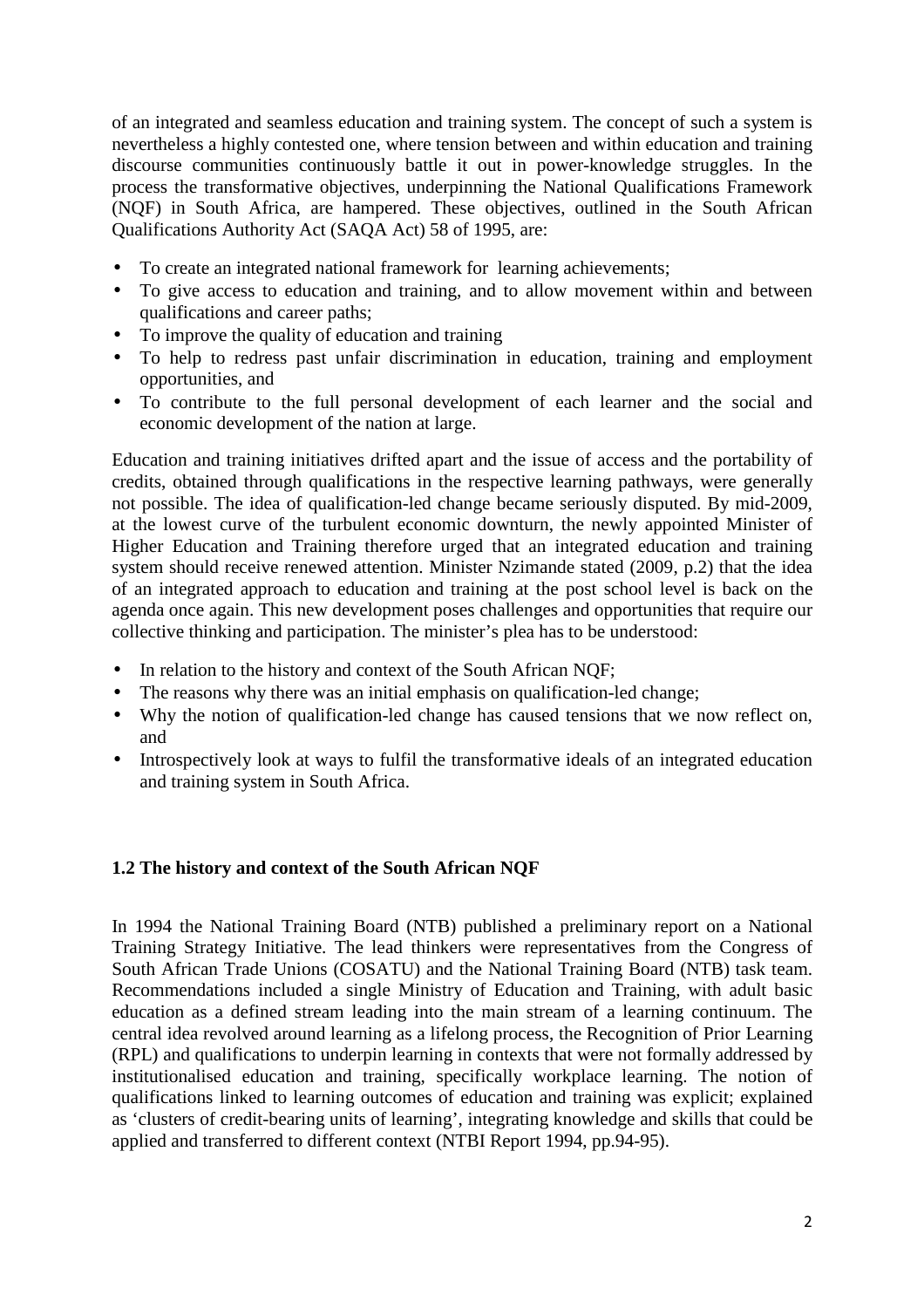The NTB's vision of a systems-wide integration of education and training was realised symbolically when the White Paper on Education and Training was published in March 1995 by the Minister of Education. The White Paper was introduced with a statement that education and training would be located within the national Reconstruction and Development Programme (RDP). However, Deacon and Parker (1999, p.59), in reflection on the history, refer to 'the romanticism of the social utopia of the RDP'. They also explain that the RDP was soon afterwards supplanted by the macro-economic lens of the Growth, Employment and Redistribution (GEAR) strategy.

The White Paper nevertheless laid a foundation for the NQF as a proposed integrated system. The then Minister of Education, Professor Bengu (1995, p.2) explained in the introductory message that education and training were purposely coupled in the title of the White Paper. The vision of integration was endorsed by claiming that training is a vital part of many learning programmes administered in schools, teachers' colleges, technical colleges, technikons and universities. In further elaboration, it was stated that the Ministry of Education therefore had great interest in the training function, because of his own responsibilities. Education and training were also essential elements of human resource development. In this respect a relationship was drawn between human capital development, inclusive of education and training, and economic development.

Subsequent education and training policies specifically refer to the personal development of learners, as well as the social and economic development of the nation at large. In later years these concepts were also included in the purpose statements and the rationale of qualifications documents. Whether this could be regarded as rhetoric could be debated. The emphasis on human resource development is nevertheless of significance in terms of the global trends and claims that productivity can be enhanced through higher skills levels of the workforce. A further relationship is then claimed between productivity, economic growth and global competitiveness. Young (2001, pp.4-5) argues that it is increasingly recognised that countries, regardless of their history and stage of development, have to confront similar forces of globalisation and their impact on national economies. In the South African context, both the globalisation issues and the social development issues are referred to in policy development after 1994. Marais (1998, p.169) is nevertheless of the opinion that GEAR may have recognised the need to improve labour productivity, but the focus on training as a remedy, is at the risk of downplaying the ensemble of other factors that cause low productivity.

However, the most important aspect of the White Paper was the commitment of the African National Congress (ANC) to an integrated education and training system (Kraak 1999, pp.34- 35). This claim aligns with Jansen's view (2001, p.44) that the White Paper was a generic document that framed the core values of the ANC and became the ideological steering force for education policy making and practice. It also gave official sanction to the enactment of the South African Qualifications Authority (SAQA) Act 58 of 1995, in which the ideology of the White Paper could be traced.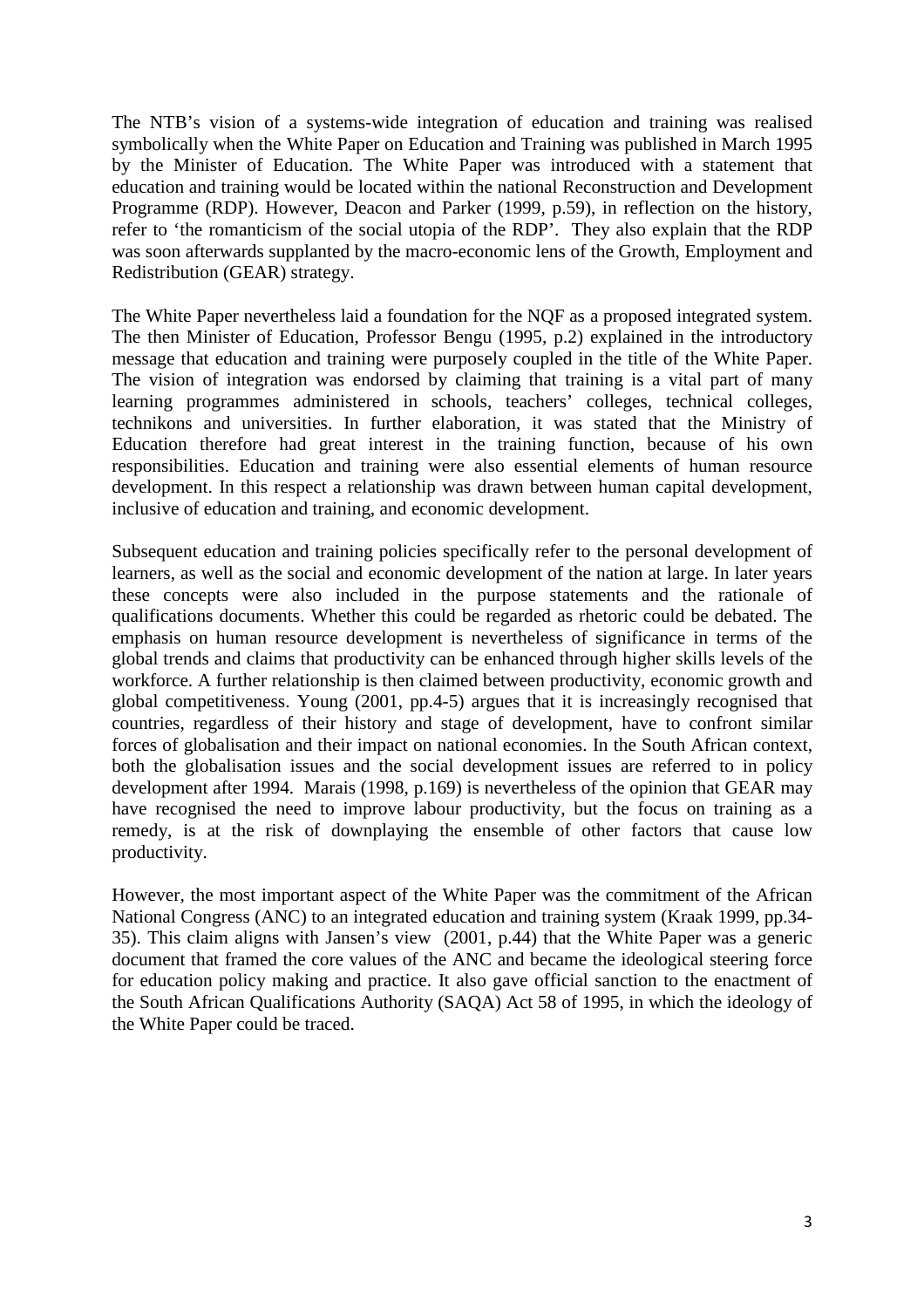### **1.3 NQF implementation and tensions in the notion of qualification-led change**

The SAQA Act 58 of 1995 gave SAQA the power to set up the NQF. The Ministers of Education and Labour were given joint custody of the process and of the NQF, but the twin custodianship evoked tension from the very beginning. French (2009, p.9) is of the opinion that there was only 'sufficient consensus for the need of a NQF, its prominence and its design'. This gives some indication of the NQF tensions that manifested from the outset.

Young (2001, p.25) argues that the idea of integration was an especially powerful one in post-apartheid South Africa, but the focus on qualifications, instead of institutions, as the major lever of reform, is not as straightforward as it appears. It may have created hope, especially in trade union circles, that there is indeed a ladder of opportunity for progression and promotion. A range of other factors, inclusive of an outcomes-based approach, could nevertheless impact on the ideal of a qualification-led system to drive change.

One of the complexities was the introduction of outcomes-based education and training (OBET) in 1996, prior to the enactment of the NQF. Jansen (1999, p.8) claims that the outcomes debate in the workplace was discussed in relation to equivalencies and outcome assessment at different NQF levels. Whether an outcomes-based approach was pedagogically fully internalised, was and still is, a bone of contention.

The outcomes-based discourse is of importance in that the intention was to shift away from narrow competency-based practices (Kraak 1999, Young 2001). A 'shift away' implies, as Young (2001, p.28) argues, a progressive reading of outcomes to allow space for knowledge content. This argument relates to an explanation by Kraak (1999, p.41) in what he terms 'an expanded definition of OBE', whereby the need for a much larger foundation of knowledge is required to develop multi-skilled workers who can be globally competitive. However, the question of knowledge in occupational qualifications tends to be avoided by focusing on a technicist 'competent performance in the workplace' viewpoint and the atomistic assessment of the performance. Deacon and Parker (1999, p.63) describe this approach to outcomes as instrumentalist and linked to sets of outcomes that are assessed against strictly observable criteria, normally associated with grading and appraisal.

In a related argument, Young (2001, p.29) cites Muller (2000) who claims that 'outcomes are either too narrowly described to take account of knowledge or too diffuse and difficult to asses'. In each case, knowledge content is lost and the intended social construction of knowledge is not necessarily embraced. Young (2001) and Muller's (2000) views align broadly to a similar critique in the NQF Consultative Document (Departments of Education and Labour 2003, p.7), which claims:

National standards (including qualifications) are described in terms of knowledge about quality practice or competence (including assessment criteria). National standards are meant to make explicit the knowledge of good practice that is implicit in, for example, the shop floor lathe operator, the professional physician or the academic historian.

The statement is qualified by the emphasis that learning resonates differently in education and workplace communities, and that the distinct purposes of the constituencies are not sufficiently recognised. The Departments of Education and Labour (2003, pp. 7-8) were of the view that National Standards Bodies (NSBs) and Standards Generating Bodies (SGBs) developed qualifications without the benefit of conceptual guidance on how the two forms of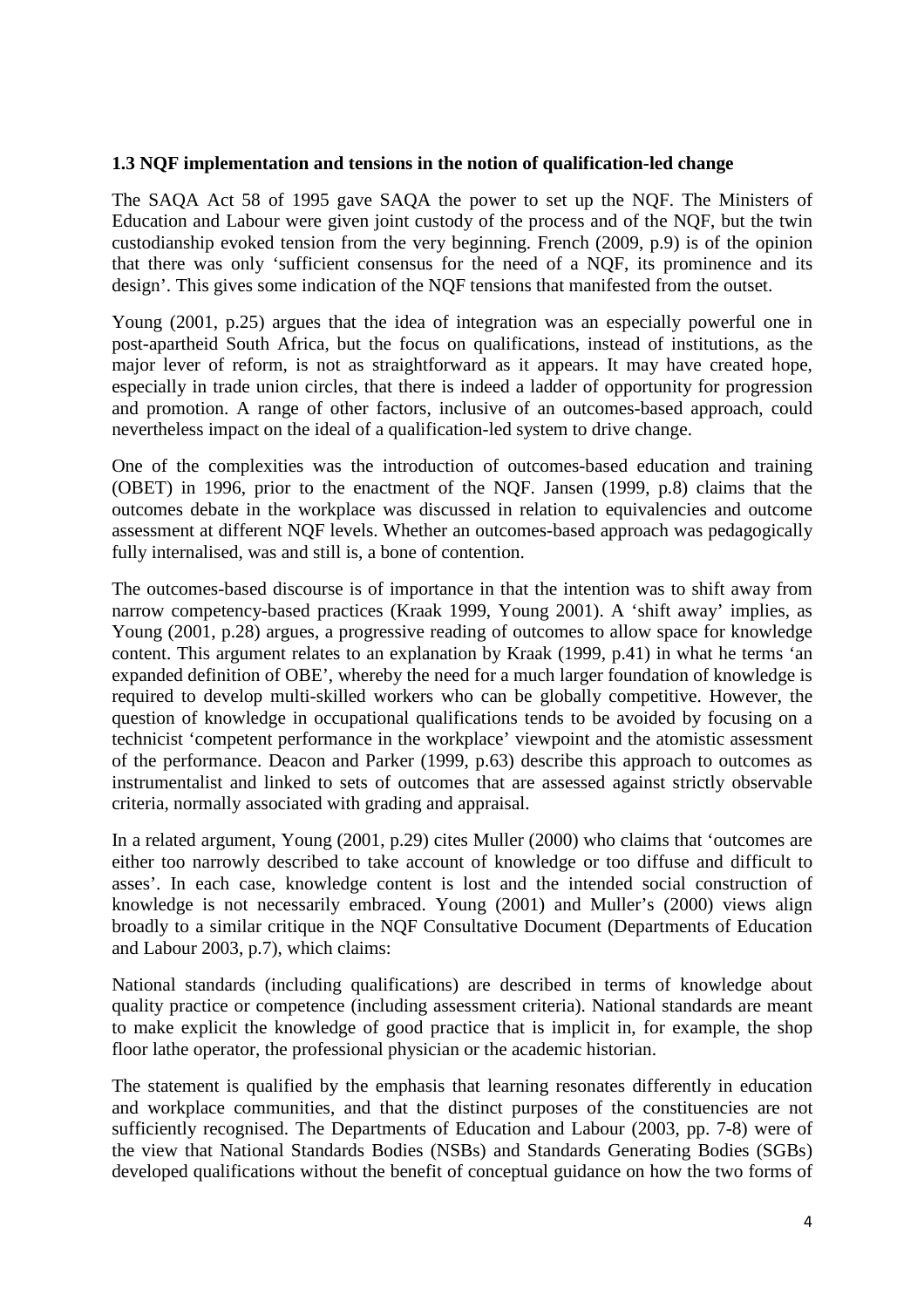learning might find distinct expression within a single framework. This requires some understanding of what is understood as worthwhile knowledge and how these understandings impact on qualification development, interpretation and implementation.

Opinions and beliefs are usually expressed as statements about reality. Mouton and Marais (1990, pp.3-8) claim that we may therefore define a statement as any sentence in which a knowledge claim relating to reality is made. We could, however, question whose reality is revealed and whose voices count, especially in participatory or stakeholder-driven processes, such as the NQF implementation and qualification-led processes. Consequently, statements are sentences in which identifiable epistemic claims are made. Henning et al*.* (2004, p.15) describe it as 'how we come to know' and how we inquire and view the world.

It soon became apparent that role players in the development and implementation of the NQF view the world differently, leading to the assumption that power struggles develop due to different conceptualisations of knowledge, and how knowledge is viewed and understood. Habermas (1972, pp.301-310) defines worthwhile knowledge and modes of understanding around three cognitive interests. He defines prediction and control as technical interest associated with positivism, which we term "instrumentalist" in citing Deacon and Parker (1999). Training, especially competency-based training is normally aligned with an instrumentalist view of knowledge. In the years prior to 1994 in South Africa, this was generally speaking how training was conceptualised and practiced.

The NQF and the new emphasis on outcomes brought about a marginal difference, whereby there was some attempt to look more pragmatically at how qualifications were developed, yet in the interpretation and implementation, a technicist or instrumentalist view could still maintain ingrained views of knowledge and practice. It is nevertheless important to understand a more pragmatic approach that may have manifested in qualification development, but not necessarily in practice. Following Habermas (1972, pp. 301-310), pragmatism could be regarded as a more practical interest in the interpretation of knowledge, which is then concerned with understanding and interpretation. Although qualification development may have steered in a more pragmatic direction, transformation is intrinsically about emancipatory knowledge and world views to seek ideological freedom concerned with praxis and providing true redress and lifelong learning opportunities.

However, ultimately it is about whose interest is at stake and it raises another question whether we have not just paid lip service to transformation? The notion of an integrated education and training system implies that transformation should be in the interest of the learners, participating in learning activities at various levels of the NQF. These learners should have opportunities to experience redress and to access lifelong learning, if the ideology of the NQF is executed with these emancipatory understandings manifesting in qualification development and the related education and training practices. It nevertheless appears that this has not been the case, hence the tensions within and between education and training communities. The question then remains, why could South Africans not fulfil their vision of a transformed and integrated education and training system? In reflection, we realised that qualifications per se cannot bring about change. It merely created false hope. So, where do we start to revisit our vision and the plea of the Minister of Higher Education and Training.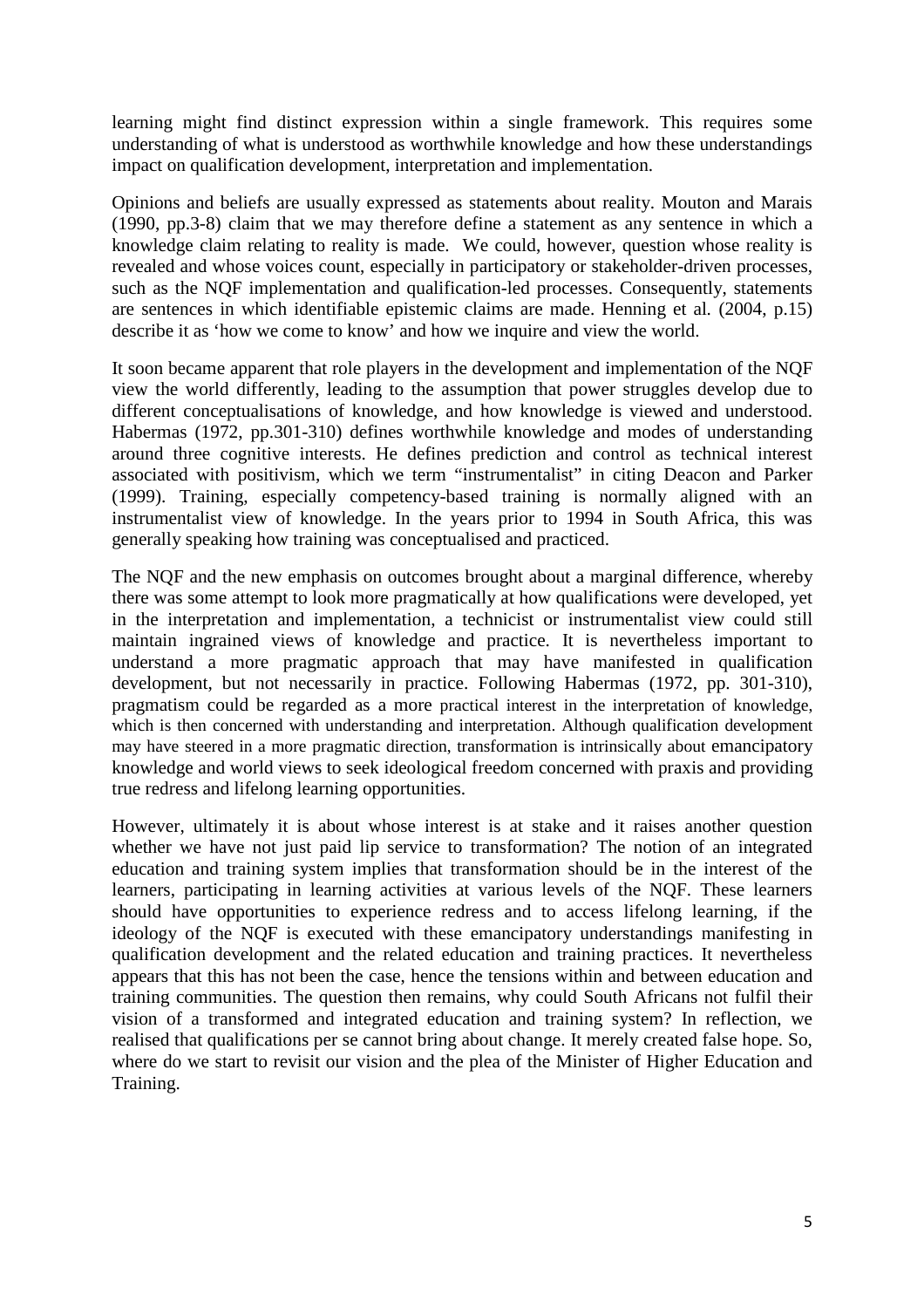#### **1.4 Looking forward**

In view of the tensions explained above, Jansen (2009, p.260) refers to 'post-conflict pedagogy' and he argues that in a redress or post-conflict context we first have to make sense of the 'troubled knowledge' of those who were on different sides of a divided community. Sophisticated policies do not "*wash away the knowledge in the blood or troubled knowledge"* (own emphasis in italics). Should we want to engage with meaning, we have to come to terms with the deeply ingrained "troubled knowledge in the blood", before any transformation in constructing worthwhile knowledge can truly manifest, as more than an intellectual exercise in compliance with change initiatives. It is possible that 'troubled knowledge' may still have been carried through in the most powerful voices in the approach to qualification development and implementation. If we therefore want to revisit transformation, we have to deal with what could be considered, in Jansen's words, as troubled knowledge.

Furthermore, although we may claim that qualification-led change has not transpired as envisaged in education and training policies and in aim and objectives of the NQF, all has not been in vain. Qualification-led movements may have been less than ideal for education change, but it has also been suggested that such transformations may serve a productive purpose, at least within the ambit of better qualification development (Garraway 2005, p.106). In this respect Garraway (2005, p.106) raises the point that change, in reflection, should be about teaching and learning issues rather than the abstract design of qualifications and the NQF.

In closure, we regard fifteen years since 1994 as a steep learning curve. We realised that transformation lies much deeper than policy claims and that we have to revisit our own understandings of worthwhile knowledge and how it truly impacts on access, redress and equality. We also have to make meaning of the lessons we learnt in qualification-led processes to inform our desire to truly transform the South African education and training system. Only then can we start to engage with the integration of education and training for the full benefit of all the learners and the country as a whole. In looking back at how the South African story unfolds, we are also looking forward.

### **References**

Cohen, L., Manion, L. & Morrison, K. (2000). *Research methods in education.* 

 $(5<sup>th</sup> Ed.)$  London: Routledge Falmer.

Deacon, R. & Parker, B. (1999). Positively mystical: an interpretation of South

Africa's outcomes-based National Qualifications Framework. In J. Jansen. &

P. Christie, (Eds.), *Changing curriculum. Studies in outcomes-based* 

 *education in South Africa* (pp.59–75).Cape Town: Juta & Co Ltd.

Department of Education. (1995). *White Paper on Education and Training*. Draft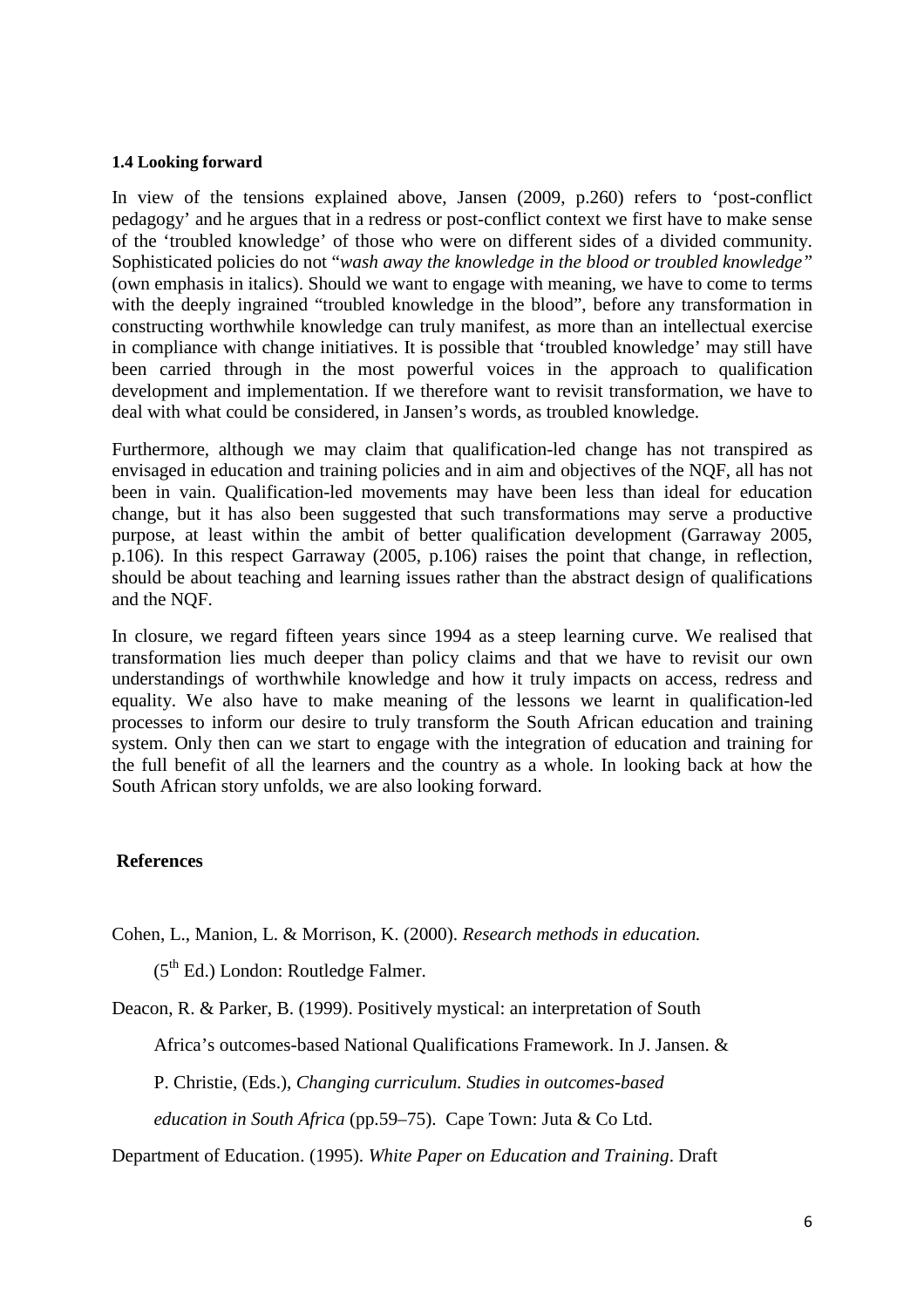White Paper No. 1, 15 March 1995. Pretoria: Department of Education.

Department of Education and Department of Labour. (2003). *An interdependent National Qualifications Framework system. Consultative document.* Pretoria: Department of Education and Department of Labour.

French, E. (2009). *The NQF and its worlds.* Pretoria: SAQA

- Garraway, J. (2005). The codification of local knowledge into learnerships. *Journal of Education,* (36), pp. 93-110. Habermas, J. (1972). *Knowledge and human interests*. London: Heinemann.
- Henning, E., Van Rensburg, W. & Smit, B. (2004). *Finding your way in qualitative research.* Pretoria: Van Schaik Publishers.
- Jansen, J. (2001). Rethinking education policy making in South Africa: symbols of change, signals of conflict. In Kraak, A. & M. Young, (Eds.), *Education in retrospect: policy and implementation since 1990 (pp.41–58).* Pretoria: HSRC. London: Institute of Education, University of London.
- Jansen, J. (2009). *Knowledge in the blood: confronting race and the apartheid past*. Stanford: Stanford University Press.
- Kraak, A. (1999). Competing education and training policy discourses: a 'systematic' versus a 'unit standards' framework. In J. Jansen & P. Christie, (Eds.), *Changing curriculum studies on outcomes-based education in South Africa*  (pp.21-40). Cape Town: Juta  $& Co$  Ltd.
- Marias, H. (1998). *South Africa: limits to change the political economy of transformation*. Cape Town: UCT Press.
- Mouton, J. & Marais, H.C. (1990). *Basic concepts in the methodology of social science*. Pretoria: HSRC.
- National Training Board Task Team. (1994). *A discussion document on a national training strategy initiative.* Pretoria: National Training Board.
- Nzimande, B. (2009, August). T*he post-school education and training system: some issues of policy.* Public lecture at Wits School of Public and Developmental Management.